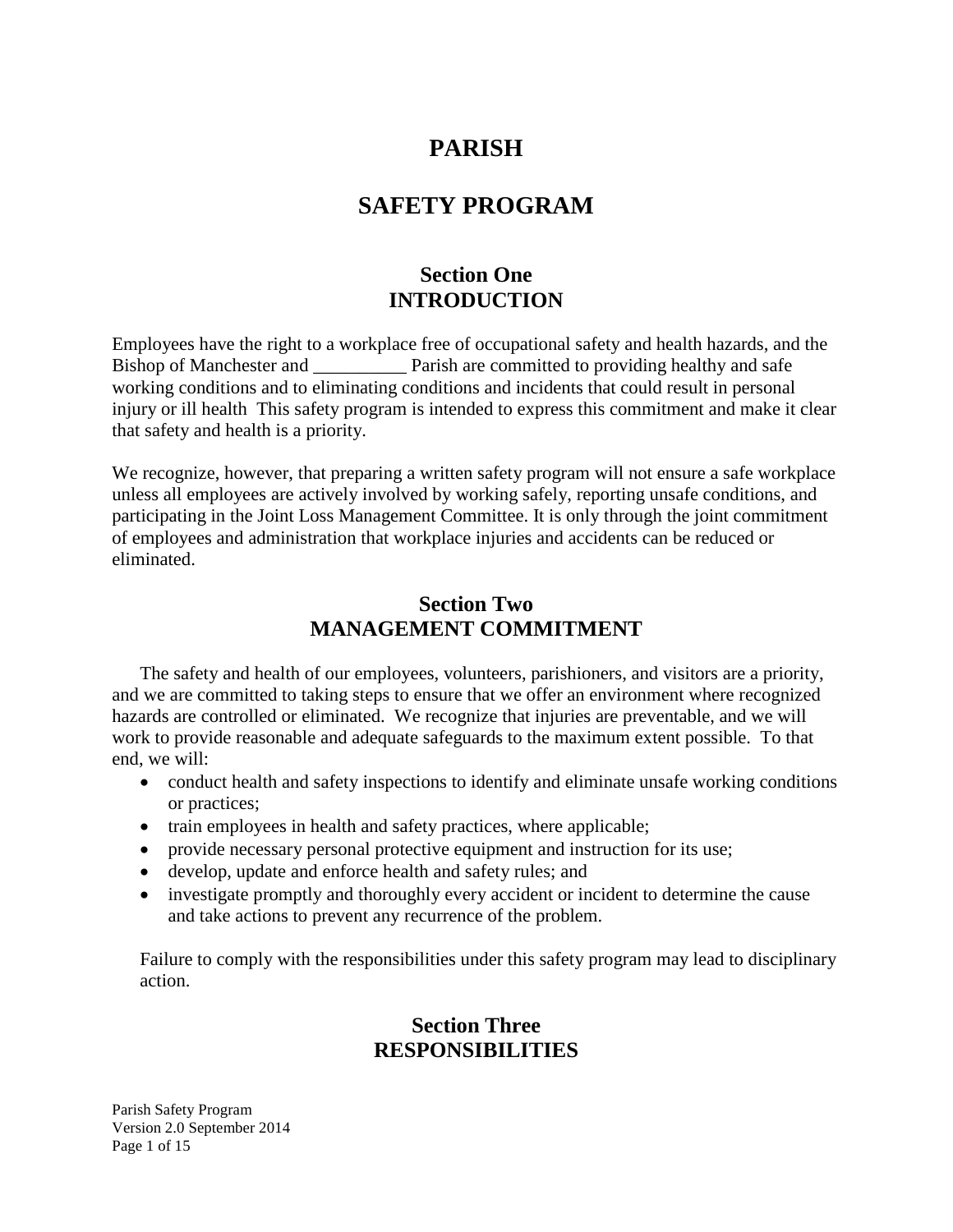All employees are responsible for implementing the provisions of this Safety Program within their respective work areas. The responsibilities listed are examples and should not be considered to limit individual initiative to create and implement more comprehensive procedures to control losses and enhance workplace safety.

### **I. PASTOR OR PARISH ADMINISTRATOR**

- A. Demonstrates overall support, direction, commitment, and actively participates in the Safety Program whenever possible.
- B. Clearly communicates with all employees regarding safety matters.
- C. Ensures required resources are available when necessary, such as funding for safety equipment, personal protection equipment, training courses, and materials.
- D. Responds to recommendations made by the Joint Loss Management Committee ("JLMC").
- E. Provides internal training for members of the JLMC in workplace hazard identification adequate to carry-out their duties.
- F. Ensures that all contractors, sub-contractors, and vendors follow all appropriate safety and health standards.
- G. In conjunction with the JLMC, schedules and/or conducts workplace inspections and investigations to identify and correct unsafe equipment, conditions, or actions.
- H. Take appropriate disciplinary action when necessary to address violations of safety and health policies and procedures.

## **II. SUPERVISORS**

- A. Ensure that all employees and volunteers within their area(s) of responsibility understand and comply with the Safety Program and observe all work rules.
- B. Ensure that all employees and volunteers within their area(s) of responsibility also understand personnel policies and procedures and disciplinary consequences as they relate to the Safety Program.
- C. Exhibit leadership, provide guidance, and set the tone for safe behavior.
- D. Educate employees within their area(s) of responsibility in the correct methods for performing each task, the nature of the hazards involved, the necessary precautions to take, and the use of appropriate protective equipment, if applicable.
- E. Are actively concerned for the safety and health of their staff. Leaders are accountable for the positive, successful performance of their teams as well as accidents, incidents and near-misses that may occur.
- F. Based on specific performance adequacies and inadequacies, include, if possible and applicable, an evaluation of an individual's safety behavior in each formal performance appraisal.

Parish Safety Program Version 2.0 September 2014 Page 2 of 15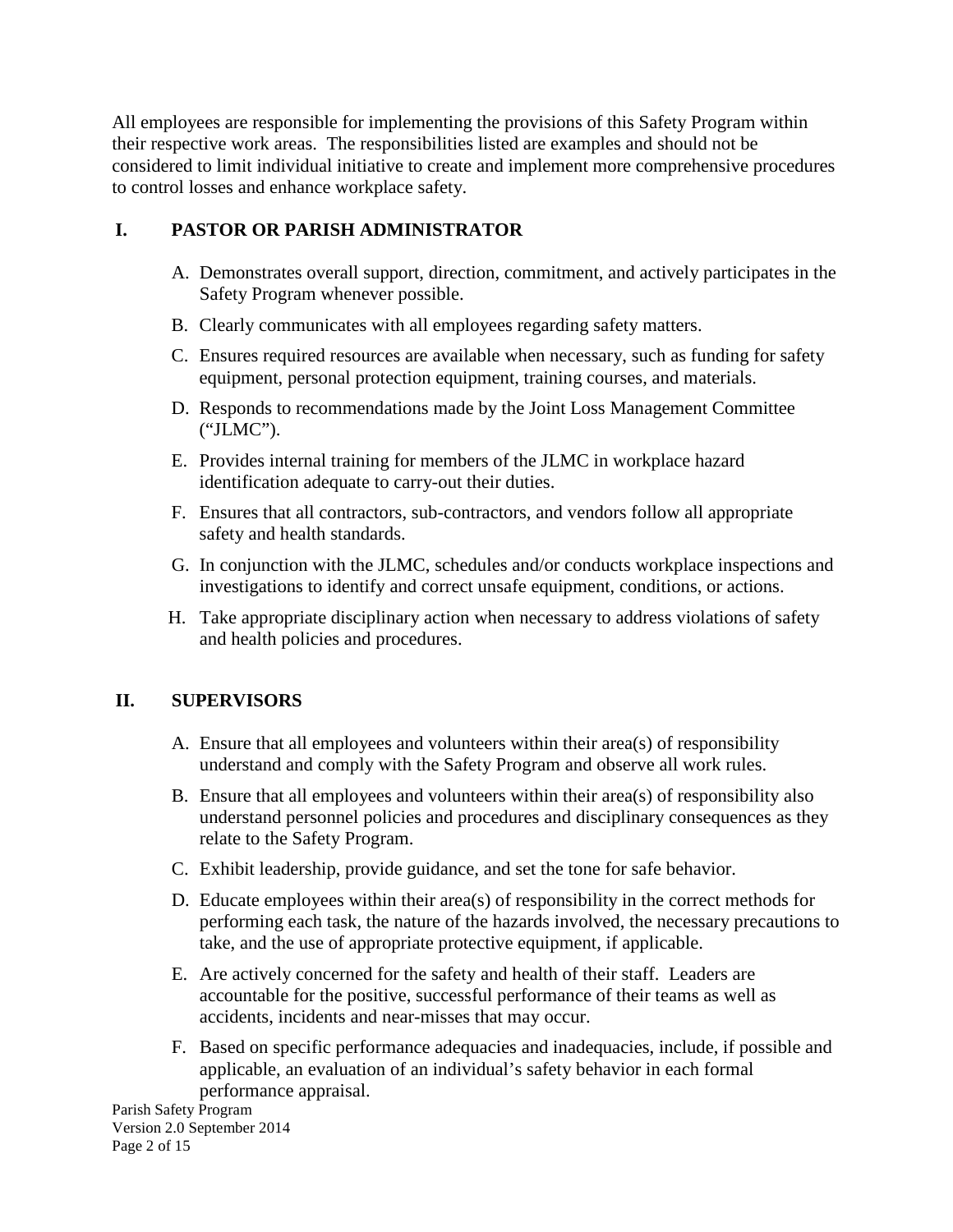#### **III. ALL EMPLOYEES**

- A. Create and maintain a safe working environment in all aspects of employment.
- B. Exhibit active concern for co-workers and the workplace.
- C. With respect to unsafe conditions:

1. Take immediate action to correct unsafe acts and conditions (For example, remove the piece of equipment from service, post a warning sign, etc.)

2. If you are not able to correct the problem, take steps to prevent an injury from occurring. Then, report the problem and your recommended solution to your supervisor who will notify the pastor.

- 3. Report the unsafe condition to their supervisors.
- D. Understand and comply with all personnel and work rules, policies, and procedures and attend all safety training that is required.
- E. Wear required personal protective equipment, including seat belts.
- F. Follow all accident reporting procedures as outlined in this Safety Program and utilize reporting forms as provided. (See Section Seven)

# **Section Four JOINT LOSS MANAGEMENT COMMITTEE**

## **I. PURPOSE AND INTENT**

The purpose of the Joint Loss Management Committee ("JLMC") is to bring members of management and staff together in a cooperative effort to promote work place safety and health. The goals of the JLMC are to improve work place safety and productivity and to enhance employee relations, morale, and health.

#### **II. ORGANIZATION OF THE JLMC**

A. Size

The regulations of the New Hampshire Department of Labor require that the JLMC of employers with 15-20 employees have a minimum of 2 members and the JLMC of employers with more than 20 employees have a minimum of 4 members. The JLMC of the parish will consist of at least \_\_ members.

- B. Membership and Structure
	- 1. If the committee has an even number of members, equal numbers will represent management and employees. If the committee has an odd number of members,

Parish Safety Program Version 2.0 September 2014 Page 3 of 15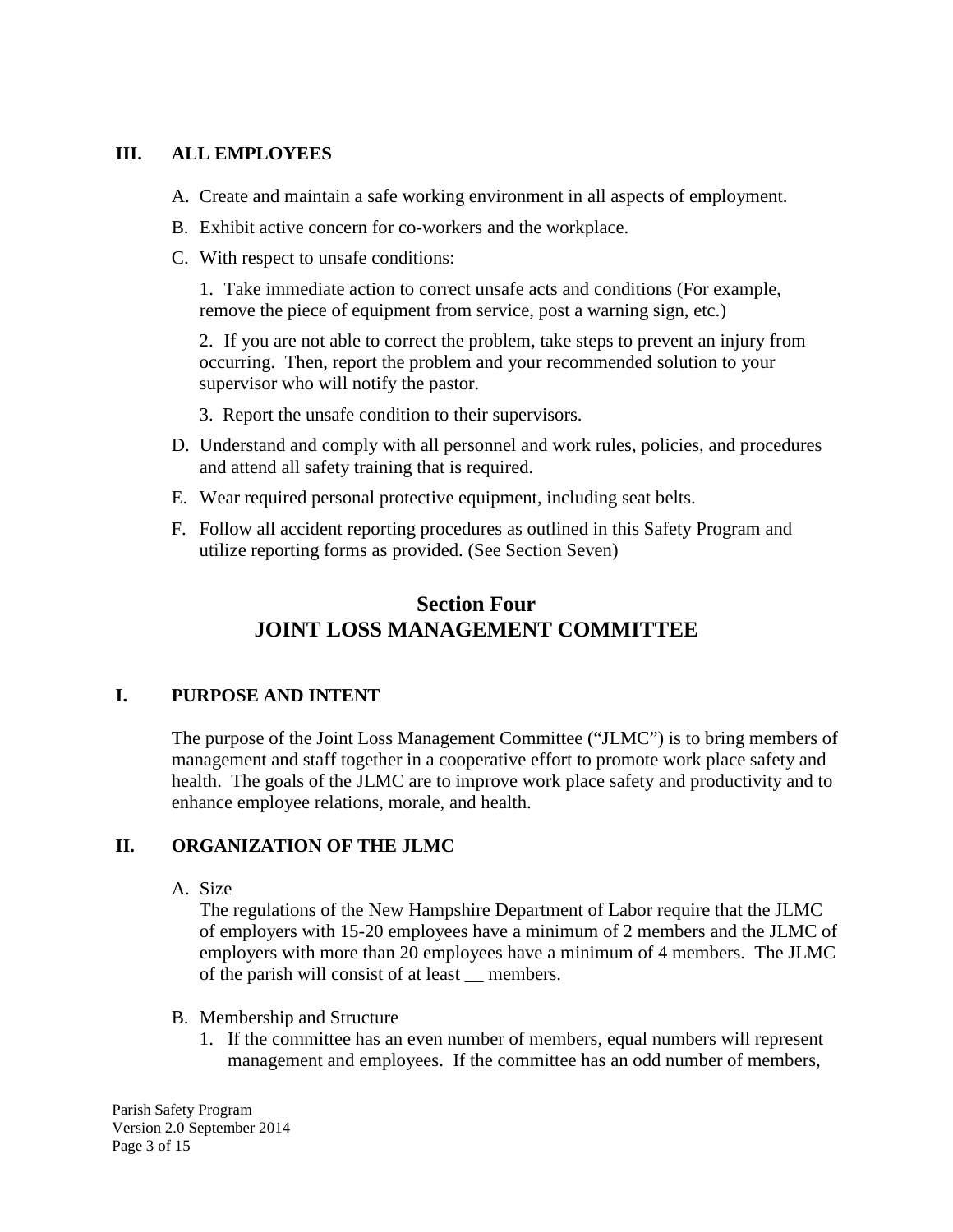there will be a greater number of employee representatives than management representatives.

- 2. Committee members will be representative of the major work activities of the parish.
- 3. Employee representatives shall be selected by the employees.
- 4. Any employee who participates in the committee activities in his/her role as JLMC member, including, but not limited to, attending meetings, training activities and inspections, shall be paid at his/her regular rate of pay for all time spent on such activities.
- 5. The committee is required to elect a chairperson. The position of chairperson will rotate between employee and management representative. This position will change annually.
- C. Agenda

The agenda for JLMC meetings will include, but not limited to, the following: 1. Call to order.

- 2. Roll call.
- 3. Introduction of visitors, if any.
- 4. Review of minutes of previous meetings.
- 5. Review any new rules or regulations issued since the previous meeting, and/or any correspondence received.
- 6. Any unfinished business.
- 7. Review any noted safety practices, behaviors or ideas.
- 8. Discuss safety inspections and recommendations to be submitted to the pastor.
- 9. Discuss any new business, including any outside programs of interest.
- 10. Adjournment (indicating the date, time and location of next meeting).

#### **III. DUTIES AND RESPONSIBILITIES OF THE JLMC**

- A. General
	- 1. Meet at least quarterly.
	- 2. Keep minutes of meetings which shall be made available for review of all employees.
	- 3. Develop and disseminate to all employees a committee policy statement.
	- 4. Maintain clearly established goals and objectives of the JLMC and distribute them to employees.
	- 5. Provide an open forum for discussion of both accident problems and prevention measures.

Parish Safety Program Version 2.0 September 2014 Page 4 of 15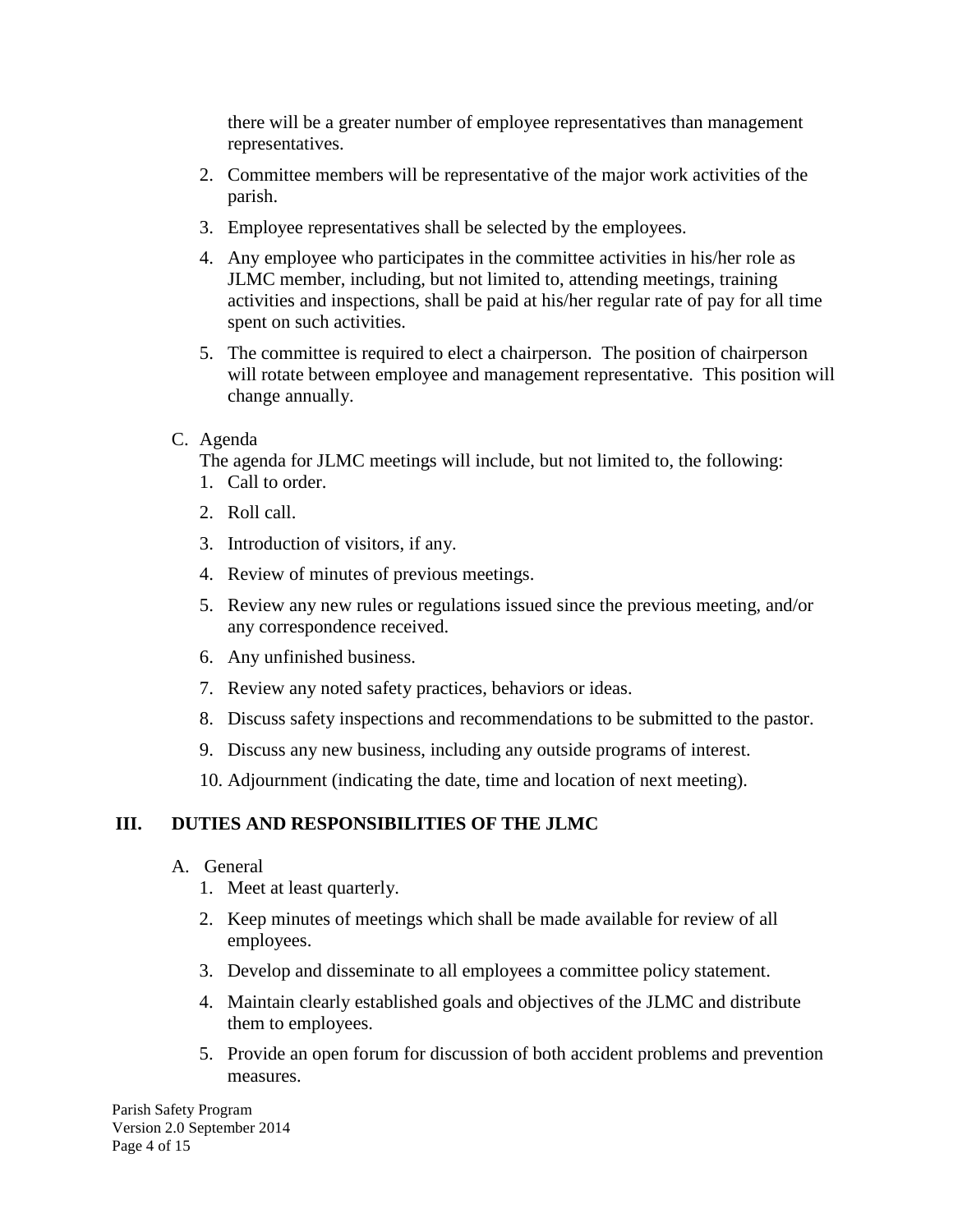- 6. Establish specific safety programs which include, but are not limited to, the following:
	- a. Designation, by name and title, of a person who shall be knowledgeable of site specific safety requirements and be accountable for their implementation and adherence;
	- b. Provisions for health and safety inspections at least annually for hazard identification purposes;
	- c. Performance of audits at least annually regarding the inspection findings; and
	- d. Communication of identified hazards, with recommended control measures, to the person(s) most able to implement controls.
- 7. Instruct those in an affected work area how to recognize, control, and eliminate unsafe conditions and practices;
- 8. Assist with the identification of necessary safety and health training for employees;
- 9. Assist with the identification of temporary, alternative tasks, when necessary; and
- 10. Undergo training in workplace hazard identification and accident/incident investigation adequate to carry out the committee's responsibilities.
- B. Recordkeeping
	- 1. Maintain minutes of all JLMC meeting.
	- 2. Provide minutes to parish employees.
	- 3. Post in a conspicuous place the names, titles, departments, telephone extension numbers, and email addresses of all JLMC members.

## **IV. INSPECTIONS BY THE JLMC**

#### **A. Frequency**

- 1. Inspections of the work area, processes, and equipment are to be conducted by the JLMC regularly, but at a minimum, annually.
- 2. All employees are expected to be constantly alert for unsafe acts and conditions and to take necessary corrective action.

## **B. Recordkeeping**

- 1. All inspections/surveys will be documented and will include:
- 2. Inspection date;
- 3. Name and person(s) who conducted the inspection/survey;

Parish Safety Program Version 2.0 September 2014 Page 5 of 15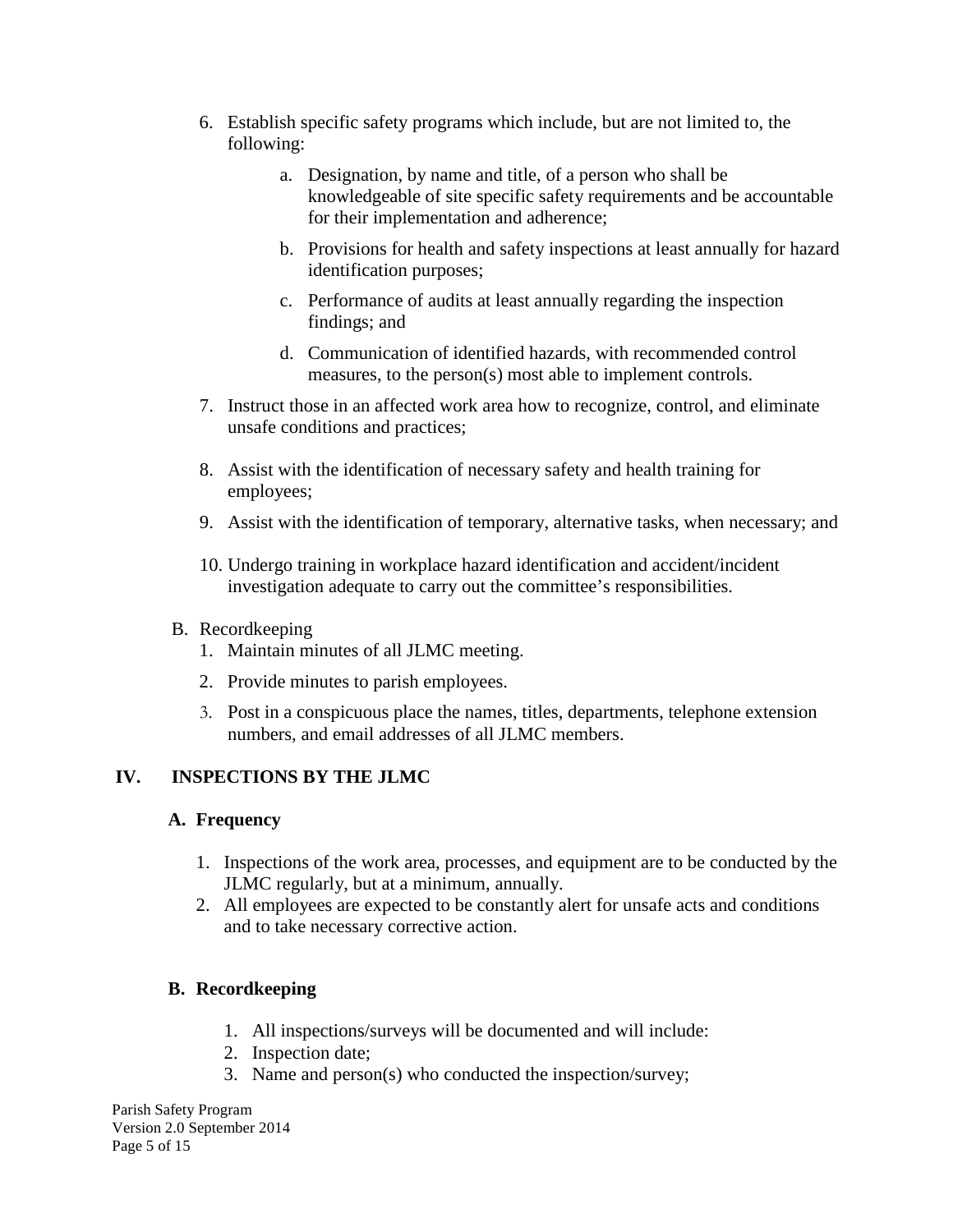- 4. Location/piece of equipment inspected;
- 5. List of findings, both positive and negative;
- 6. Any action taken;
- 7. List of recommendations for further action.

#### **V. DUTIES AND RESPONSIBILITIES OF PASTOR**

- A. The pastor or his delegate shall respond in writing to recommendations made by the committee, or make a verbal response that is recorded in the committee's official minutes;
- B. The parish shall provide for the required and necessary safety and health training for employees at no cost and without any loss of pay so that they can perform their work in a safe and healthy manner and environment.

# **Section Five SAFETY STATUTES, RULES, AND REGULATIONS**

Attached as exhibits to this policy are applicable statutes and regulations pertaining to safety in the workplace. Employees should review these statutes and regulations so that they fully understand their responsibilities for safety and health.

# **Section Six DISCIPLINARY POLICY**

Failure to comply with safety standards and rules can lead to disciplinary action, including, but not limited to warnings, re-training on safety rules and regulations, and termination from employment. Further information pertaining to the policy on progressive discipline is set forth in the Employee Handbook.

## **Section Seven ACCIDENT AND INCIDENT REPORTING AND INVESTIGATION**

## **I. HANDLING EMERGENCIES**

Judgment is a key factor in the handling of an emergency. Everyone is expected to exercise sound judgment based upon circumstances. The following is a list of guidelines to follow. If there is any question or doubt about the seriousness of an emergency, call for help!

Parish Safety Program Version 2.0 September 2014 Page 6 of 15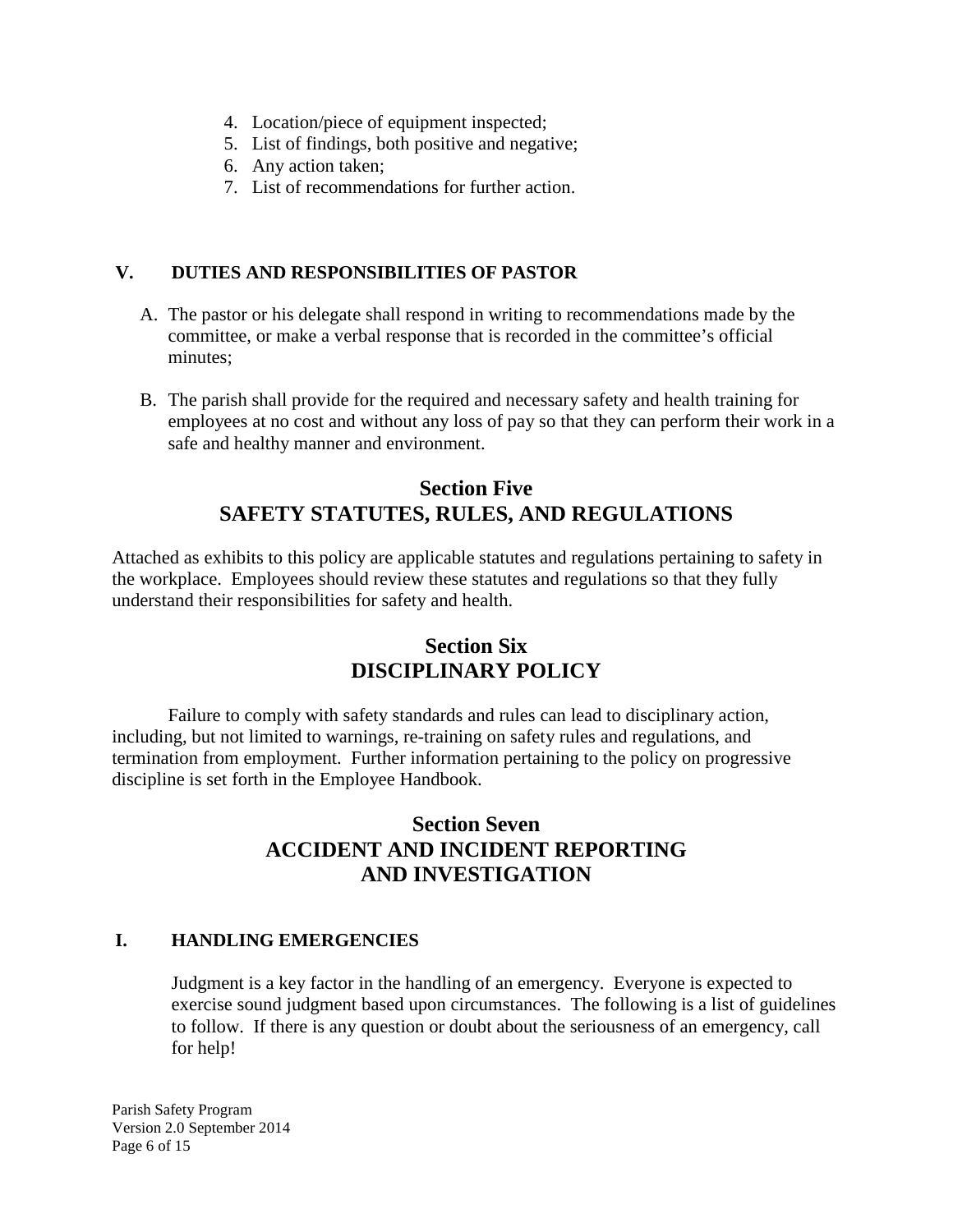- A. Know how to summon aid and/or initiate evacuation procedures. In an emergency, call 9-911 for an ambulance, the police department, or the fire department.
- B. Ensure that the appropriate emergency service (medical, fire, police, rescue) is notified and that clear directions to the location are provided.
- C. Ensure that first aid and emergency care is provided.
- D. Ensure that action is taken to prevent additional injuries (i.e., secure the area).
- E. Notify the department head and/or cabinet secretary, as soon as practicable.
- F. Follow reporting procedures outlined below.

#### **II. ACCIDENT REPORTING**

- A. All accidents and incidents are to be reported as soon as possible to the pastor who will contact the diocesan Human Resources office to assist with any and all applicable reporting procedures, including the filing of an Employer's Report of Injury, if applicable.
- B. Accidents and injuries must be reported in accordance with this policy, regardless of the extent of any injury.

#### III. **ACCIDENT/INCIDENT INVESTIGATION**

All accidents and incidents will be investigated to determine what happened, why it happened, and, most importantly, how to prevent its recurrence. The investigations may include, but not be limited to, completion of an accident/incident form, written findings, a view of the area where the accident/incident took place, interviews with the people involved and any witnesses, and photographs or sketches of the scene. Generally, investigations are conducted by the diocesan risk management services provider.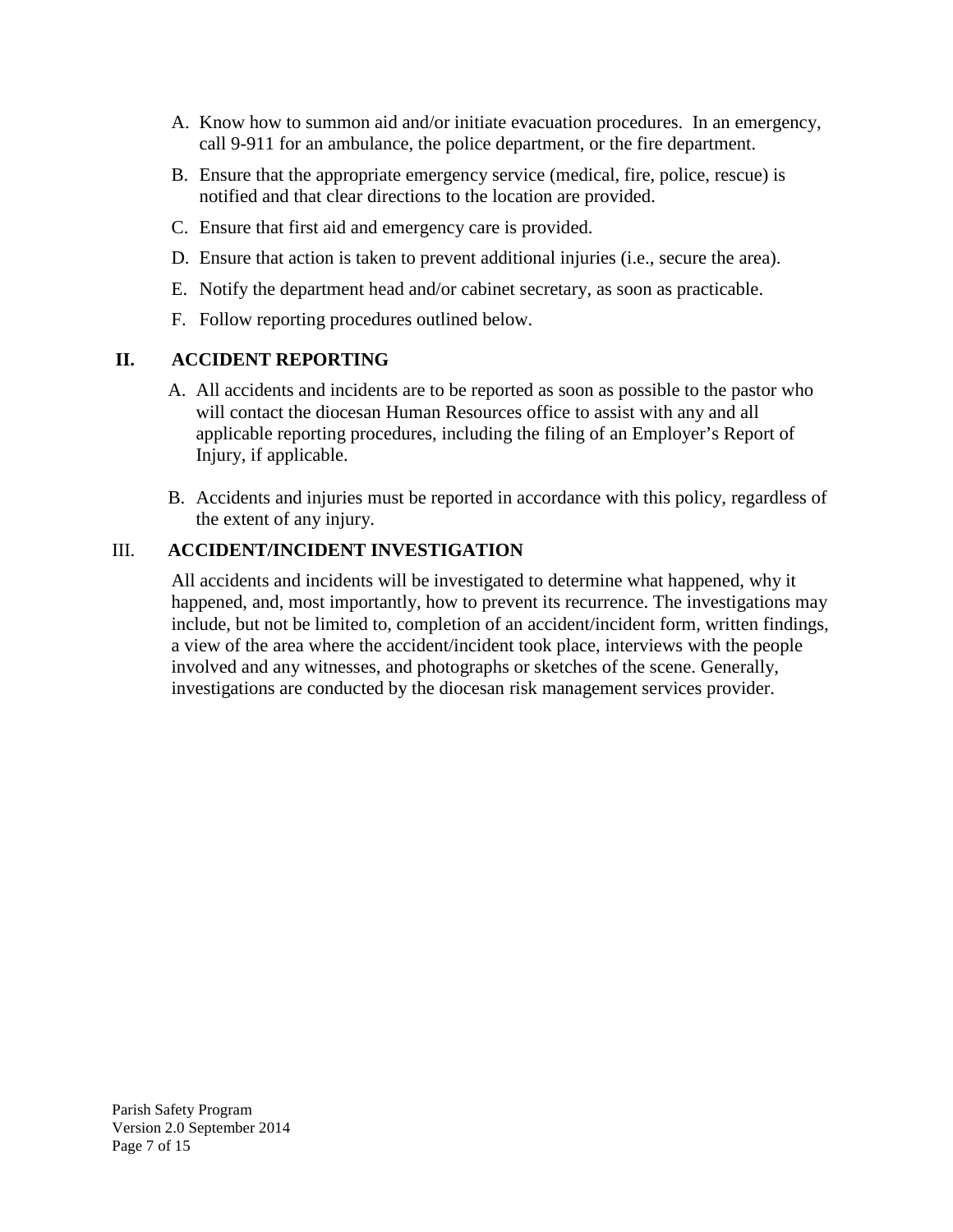# **Section Eight TRAINING REQUIREMENTS FOR SAFETY AND HEALTH**

We offer training to employees to provide them with the knowledge and tools necessary to reduce the risks associated with their work responsibilities to the lowest possible level. No employee should operate potentially hazardous equipment unless they have been trained.

Training in the following areas may be offered to employees where the training would be appropriate and applicable in their positions:

- CPR, First Aid, and AED
- Use of Fire Extinguishers
- Motor vehicle safety
- Material Handling
- Back Injury Prevention
- Hand/power tool use
- Ladder Safety
- Work station ergonomics

With respect to safety training that is offered as required by law, the following information will be maintained:

- A. Brief description of the topic.
- B. Date of Training
- C. Name and affiliation of instructor
- D. List of training participants
- E. Forms indicating completion and understanding of training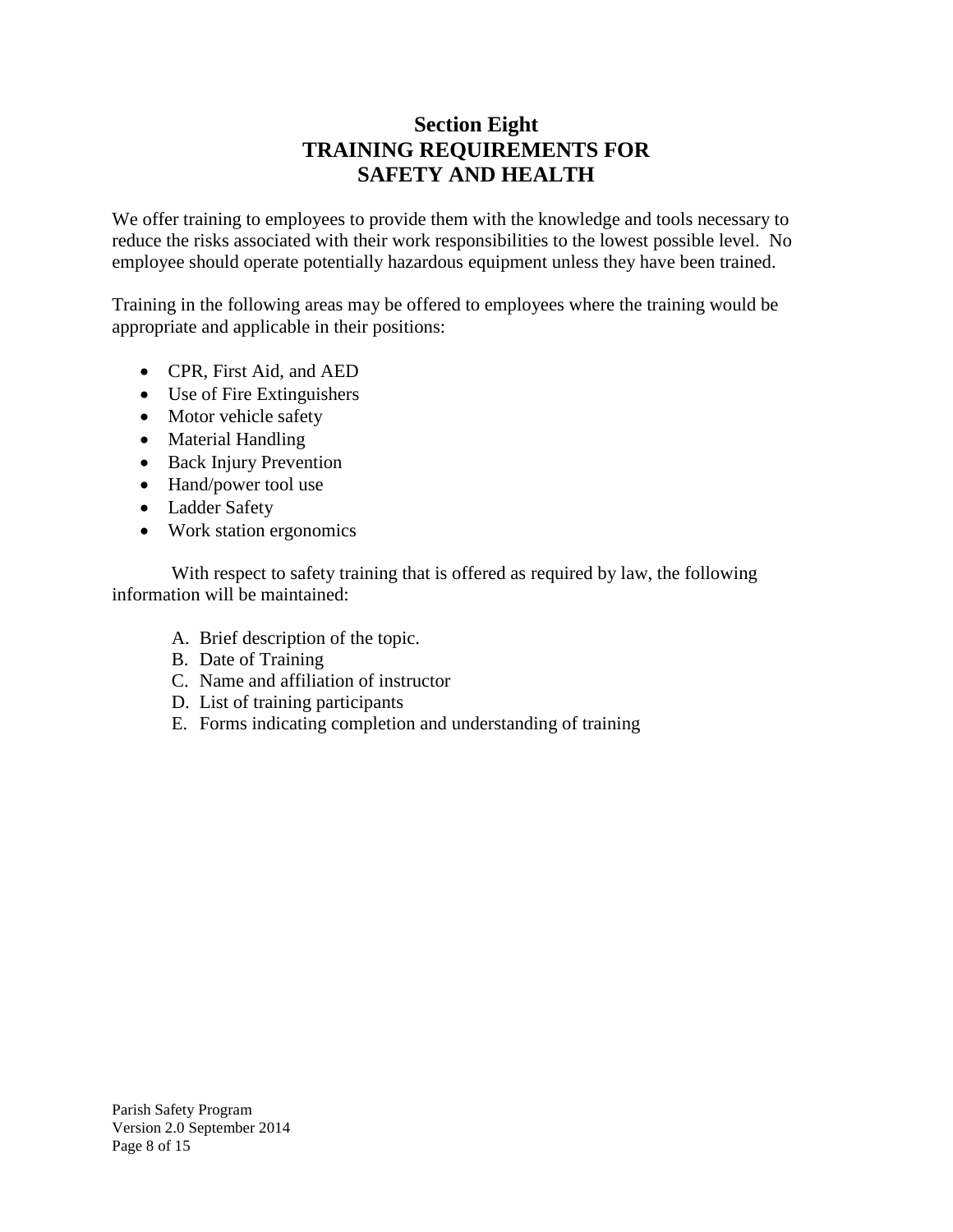## **Section Nine EMERGENCY EVACUATION AND RESPONSE PLANS**

# **Section Ten SAFETY AND HEALTH COMMUNICATION**

The key to success of any safety and health program is an open line of communication between employees and management. We encourage employees to suggest safety and health changes to the pastor, to notify the pastor of any unsafe conditions or equipment, and to actively participate on the Joint Loss Management Committee.

The Joint Loss Management Committee will post a list of its members \_\_\_\_\_\_\_\_\_\_\_\_\_\_\_\_\_\_\_\_\_\_\_\_ [location]. The Committee will post materials on the bulletin board, including notices of meetings, minutes of meetings, and other notifications.

# **Section Eleven WORKPLACE VIOLENCE**

Unfortunately, violence in the workplace has become a reality for many employers. We hope that we never have to face this growing problem. The parish therefore prohibits employees from bringing weapons on its premises, including its parking lots. Moreover, violence and verbal and physical threats of violence of any kind on or off parish property will not be tolerated. Employees engaging in such conduct will be subject to discipline, including separation from employment. Any employee who becomes aware of any violence or threat of violence must immediately report the matter to the pastor.

As part of its responsibilities, the Joint Loss Management Committee will assess the workplace to identify any methods for reducing the risk of workplace violence. The Committee will also consider recommending training designed to prevent workplace violence and to assist employees and volunteers in responding to conflict and potential violence.

Parish Safety Program Version 2.0 September 2014 Page 9 of 15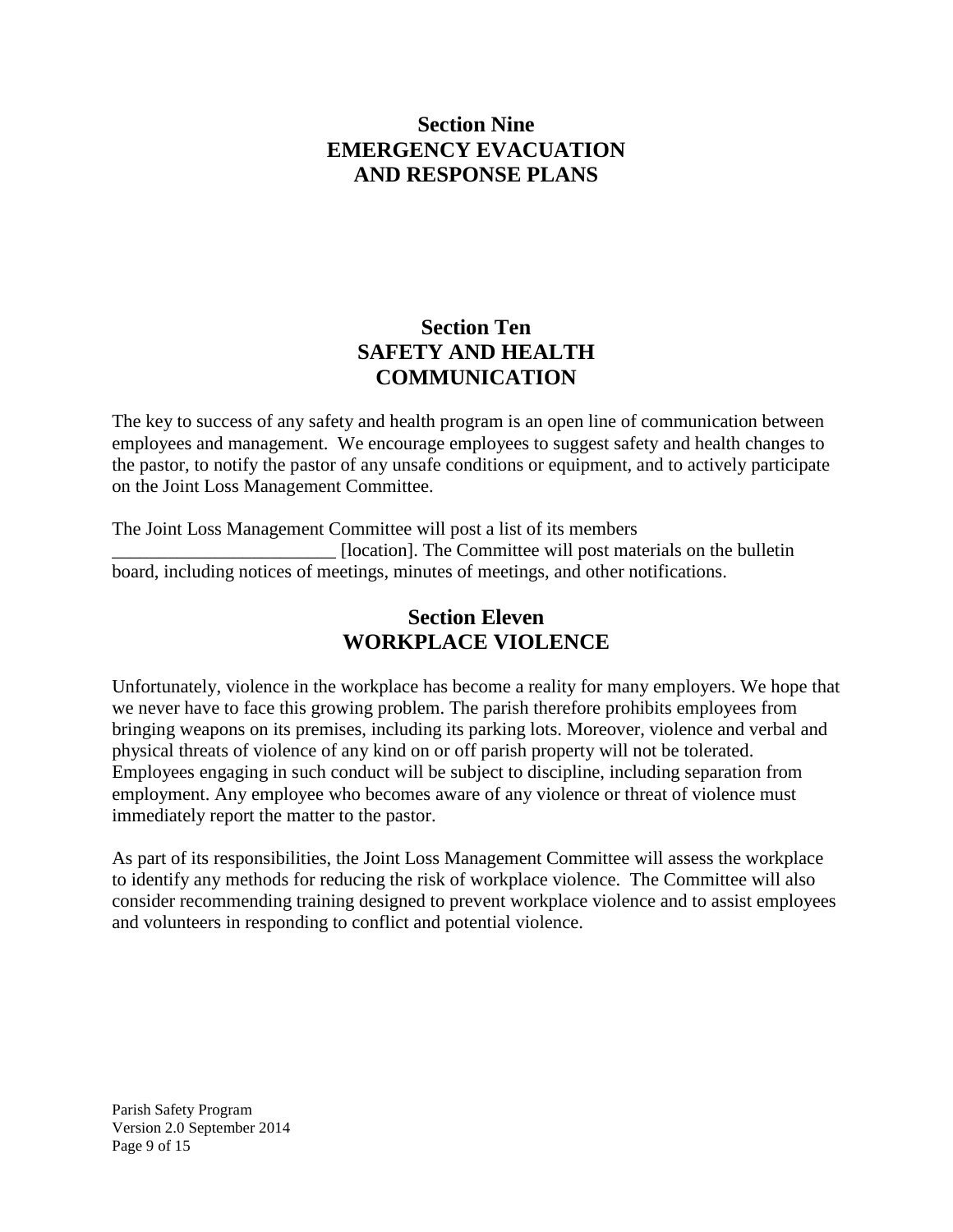## **EXHIBITS**

# **TITLE XXIII LABOR**

## **CHAPTER 281-A WORKERS' COMPENSATION**

#### **Section 281-A:64**

#### **281-A:64 Safety Provisions; Administrative Penalty. –**

I. Every employer shall provide employees with safe employment. Safe employment includes but is not limited to furnishing personal protective equipment, safety appliances and safeguards; ensuring that such equipment, appliances, and safeguards are used regularly; and adopting work methods and procedures which will protect the life, health, and safety of the employees. For the purposes of this section, "employer'' shall include railroads, even if the employees of such railroads receive compensation for work injuries under federal law rather than RSA 281-A.

 II. All employers with 15 or more employees shall prepare, with the assistance of the commissioner, a current written safety program and file this program with the commissioner. After a written safety program has been filed, the program shall be reviewed and updated by the employer at least every 2 years. Employer programs shall, in addition to the specific rules and regulations regarding worker safety, include the process of warnings, job suspension, and job termination for violations of the safety rules and regulations set forth in the program.

 III. Every employer of 15 or more employees shall establish and administer a joint loss management committee composed of equal numbers of employer and employee representatives. Employee representatives shall be selected by the employees. If workers are represented by a union, the union shall select the employee representatives. The joint loss management committee shall meet regularly to develop and carry out workplace safety programs, alternative work programs that allow and encourage injured employees to return to work, and programs for continuing education of employers and employees on the subject of workplace safety. The committee shall perform all duties required in rules adopted pursuant to this section.

 IV. Employers subject to the requirements of paragraph III, other than employers participating in the safety incentive program under RSA 281-A:64-a, shall be placed on a list for early and periodic workplace inspections by the department's safety inspectors in accordance with rules adopted by the commissioner. Such employers shall comply with the directives of the department resulting from such inspections.

 V. Notwithstanding paragraphs III and IV, an employer of 15 or more employees may satisfy the requirements of those paragraphs if such employer implements an equivalent loss management and safety program approved by the commissioner.

 VI. The commissioner, in conjunction with the National Council of Compensation Insurance (NCCI), shall develop a list of the best and worst performers based on the experience modification factors promulgated by NCCI. The list shall include the top 10 lowest experience modification employers. The commissioner shall publicly recognize these low experience modification employers by presenting them with an award at the department's annual workers' compensation conference.

Parish Safety Program Version 2.0 September 2014 Page 10 of 15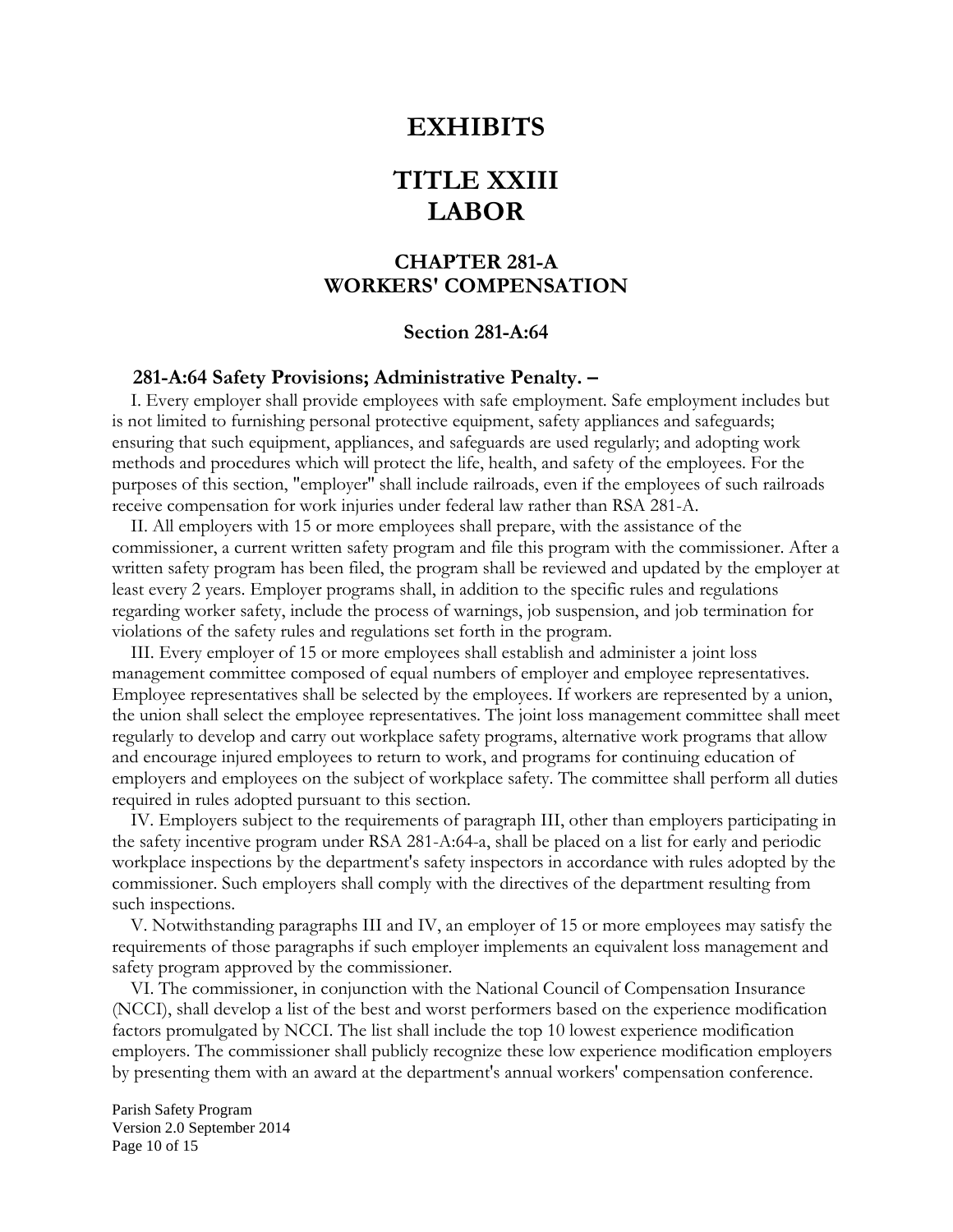The list of the top 10 highest and lowest experience modification employers shall be provided to the advisory council. The department shall review any specific claim against any employer listed in the top 10 highest experience modification list in conjunction with the safety program on file with the commissioner.

 VII. In order to assist self-insurers in developing experience modification factors, self-insurers may submit the appropriate statistical information to the National Council of Compensation Insurance for calculating experience modifications.

 VIII. The commissioner may assess an administrative penalty of up to \$250 a day on any employer not in compliance with the written safety program required under paragraph II of this section, the joint loss management committee required under paragraph III of this section, or the directives of the department under paragraph IV of this section. Each violation shall be subject to a separate administrative penalty. All penalties collected under this paragraph shall be deposited in the general fund.

IX. [Repealed.]

**Source.** 1990, 254:36. 1994, 3:19. 1997, 343:9, 10, eff. Jan. 1, 1998. 2010, 134:1, eff. July 14, 2010. 2012, 144:1, 2, 4, I, eff. Jan. 1, 2013.

Parish Safety Program Version 2.0 September 2014 Page 11 of 15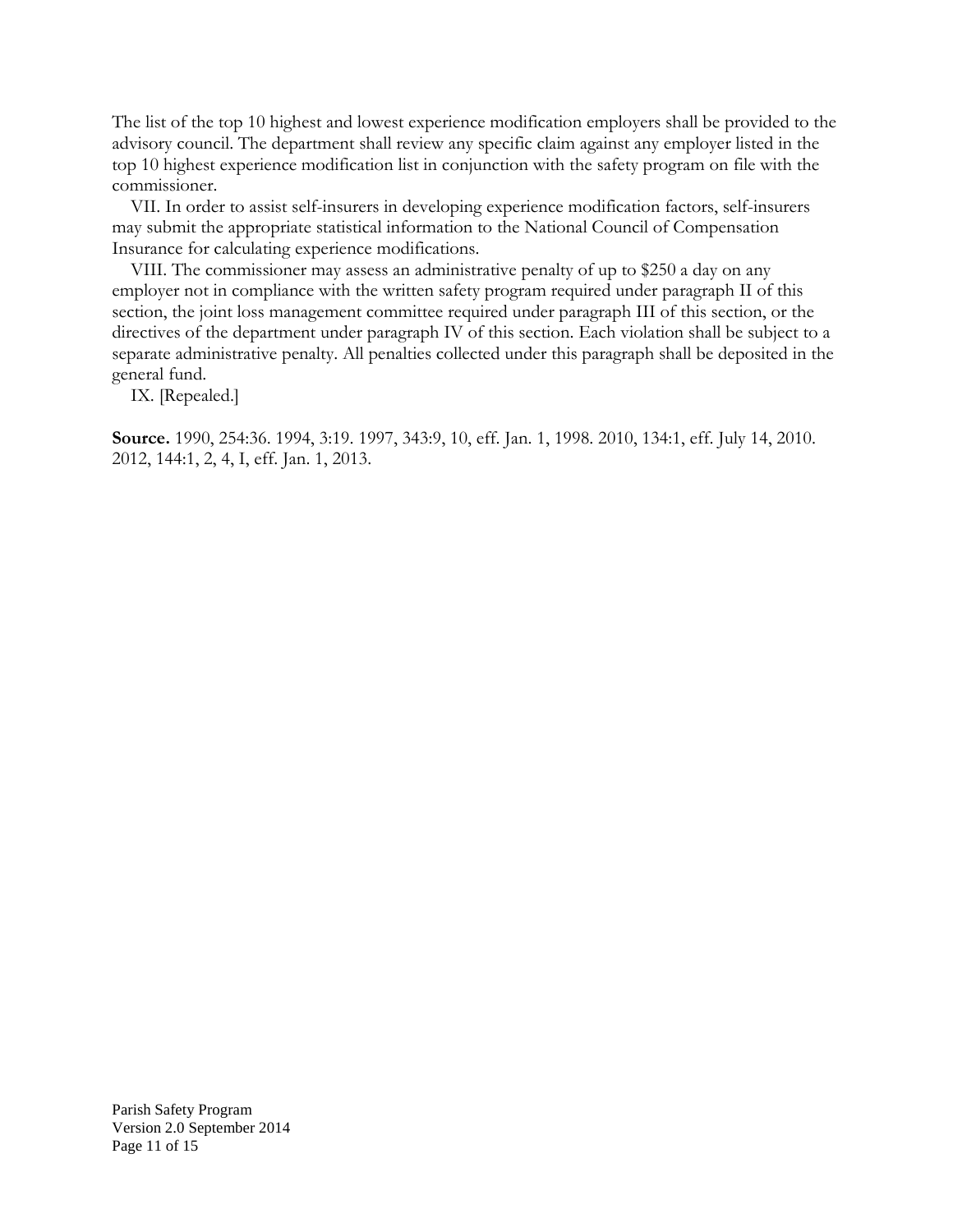## CHAPTER Lab 600 SAFETY PROGRAMS AND JOINT LOSS MANAGEMENT **COMMITTEES**

#### REVISION NOTE:

Document #5909, effective 10-13-94, made extensive changes to the wording, format, structure, and numbering of rules in Chapter Lab 600. Document #5909 supersedes all prior filings for the sections in this chapter. The prior filings for former Chapter Lab 600 include the following documents:

#### [Source.](http://www.gencourt.state.nh.us/rules/state_agencies/sourcelab.html) #5372, eff 4-14-92

#### PART Lab 601 DEFINITIONS

Lab 601.01 "Employer representative" as used in RSA 281-A: 64, III means any individual who serves as the management member of the joint loss management committee and who has the authority delegated by the employer to use his/her judgment in the interest of the employer to take the following actions:

- (a) Hire;
- (b) Transfer;
- (c) Suspend;
- (d) Lay off;
- (e) Recall;
- (f) Promote;
- (g) Discharge;
- (h) Assign;
- (i) Reward;
- (j) Discipline;
- (k) Direct them; or
- (l) Adjust grievances or effectively to recommend such actions.

[Source.](http://www.gencourt.state.nh.us/rules/state_agencies/sourcelab.html) (See Revision Note at chapter heading for Lab 600) #5909, eff 10-13-94, EXPIRED: 10-13-00

New. #8592, eff 3-24-06; ss by #10379, eff 7-18-13

#### PART Lab 602 SAFETY PROGRAMS

Lab 602.01 Program Requirements. As set forth in RSA 281-A: 64, II, the written safety program shall include the following:

(a) The components required by Lab  $603.03$ (g);

Parish Safety Program Version 2.0 September 2014 Page 12 of 15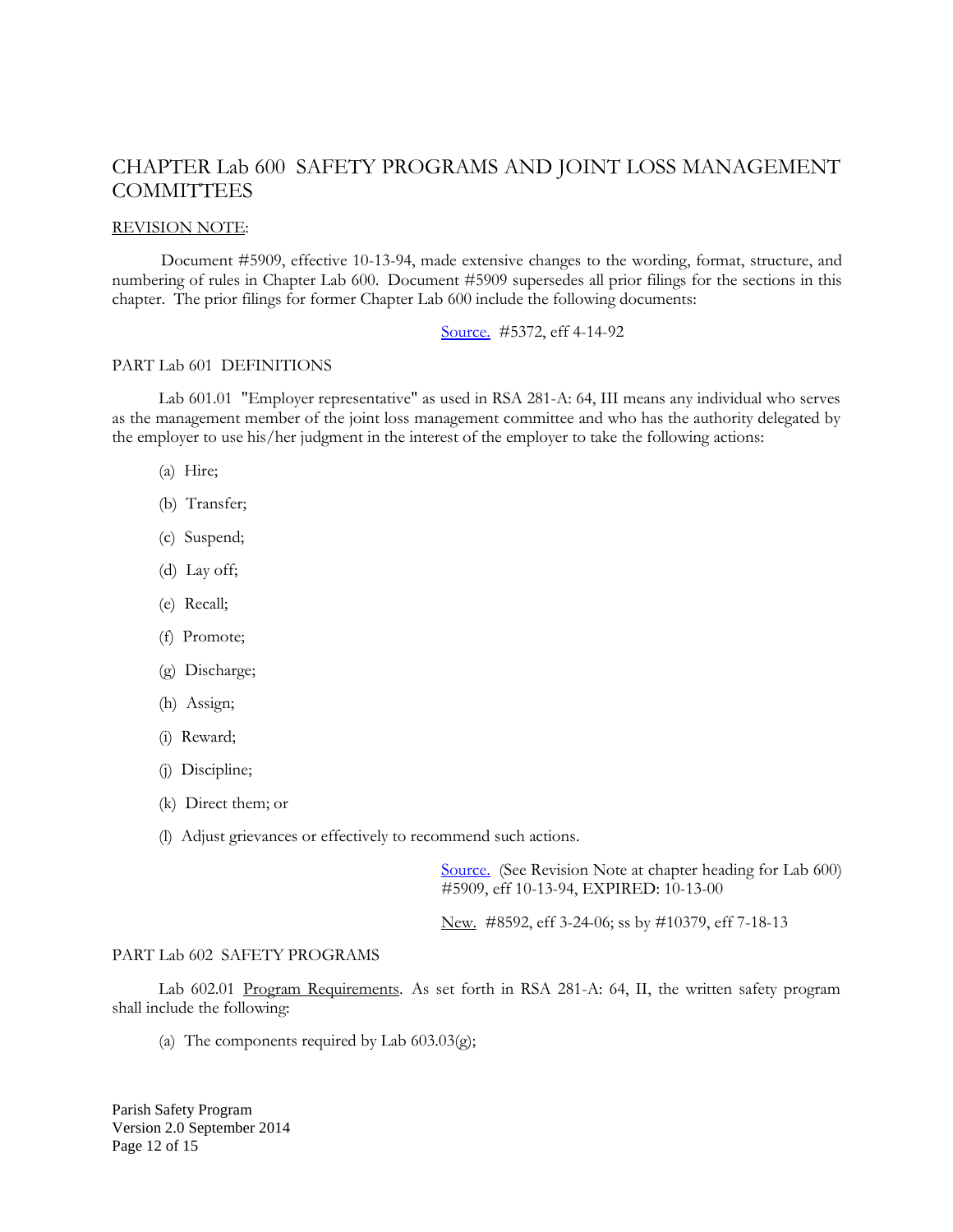(b) The process of warnings, job suspension, and job termination for violations of the safety rules and regulations set forth in the program;

(c) Provision(s) for the commitment of adequate resources solely for safety;

(d) Provision(s) for medical services, emergency response, first aid, and accident reporting and investigation;

(e) Provision(s) for review of the current written safety program by all employees;

(f) Provision(s) for review and update of the written safety program by an employer representative at least every 2 years; and

(g) Provision(s) for a signature of the above employer representative which shall include the date the program was reviewed and updated.

> [Source.](http://www.gencourt.state.nh.us/rules/state_agencies/sourcelab.html) (See Revision Note at chapter heading for Lab 600) #5909, eff 10-13-94, EXPIRED: 10-13-00

New. #8592, eff 3-24-06; ss by #10379, eff 7-18-13

Lab 602.02 Filing Procedures. To carry out the intent of RSA 281-A: 64, II, a single submission of the summary of the above written safety program shall be filed with the commissioner of labor by submitting Safety Summary Form No WCSSF pursuant to Lab 515.16.

> [Source.](http://www.gencourt.state.nh.us/rules/state_agencies/sourcelab.html) (See Revision Note at chapter heading for Lab 600) #5909, eff 10-13-94; ss by # #6735, eff 4-23-98; ss by #8592, eff 3-24-06; ss by #10379, eff 7-18-13

#### PART Lab 603 JOINT LOSS MANAGEMENT COMMITTEES

Lab 603.01 Purpose. To carry out the purpose of RSA 281-A: 64, a joint loss management committee is to bring workers and management together in a non-adversarial, cooperative effort to promote safety and health in each workplace. A joint loss management committee assists the employer and makes recommendations for change.

> [Source.](http://www.gencourt.state.nh.us/rules/state_agencies/sourcelab.html) (See Revision Note at chapter heading for Lab 600) #5909, eff 10-13-94, EXPIRED: 10-13-00

New. #8592, eff 3-24-06; ss by #10379, eff 7-18-13

Lab 603.02 Establishment of Joint Loss Management Committee.

 (a) Pursuant to RSA281-A: 64, III, all employers of 15 or more employees shall establish a working joint loss management committee composed of equal numbers of employer and employee representatives or more employee representatives as follows:

(1) The size of the joint loss management committee shall be determined as follows:

a. Employers with 15 to 20 employees shall have a minimum of 2 members; and

b. Employers with more than 20 employees shall have a minimum of 4 members;

- (2) Employee representatives shall be selected by the employees;
- (3) Where the employees are represented by a single, exclusive bargaining representative, the

Parish Safety Program Version 2.0 September 2014 Page 13 of 15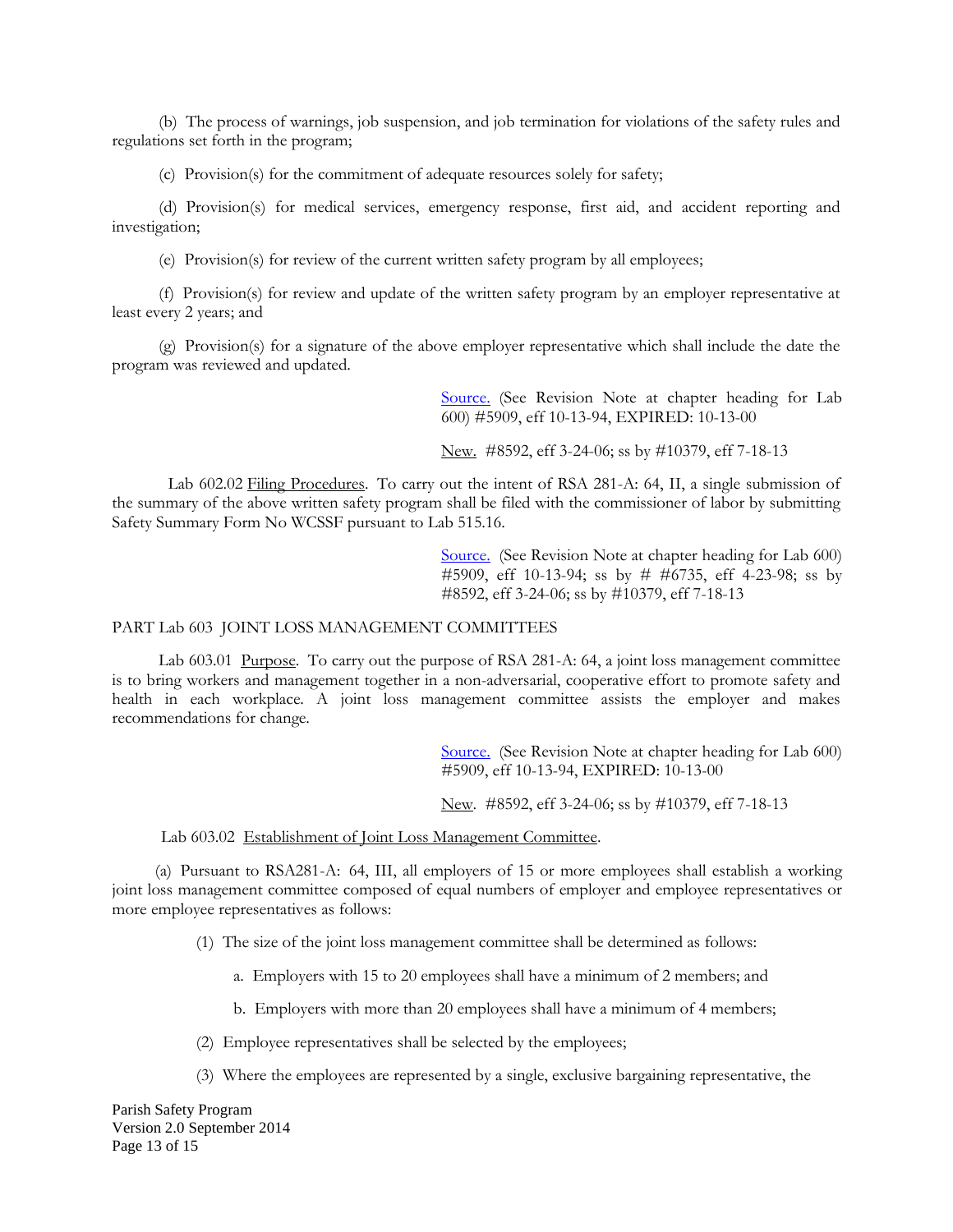bargaining representative shall designate the members;

(4) Where the employees are represented by more than one labor organization or where some but not all of the employees are represented by a labor organization, each bargaining unit of represented employees and any residual group of employees not represented shall have a proportionate number of committee members based on the number of employees in each bargaining unit or group; and

(5) Committee members shall be representative of the major work activities of the employer.

(b) An employer's auxiliary, mobile or satellite location, may be combined into a single, centralized joint loss management committee when an employer owned/leased facility is physically and/or geographically separated from the employer's primary facility such as would be found in construction operations, trucking, branch or field offices, sales operations or highly mobile activities, which shall represent the safety and health concerns of all locations.

(c) A joint loss management committee shall be located at each of the employer's primary places of employment at a major economic unit at a single geographic location comprised of a building or group of buildings and all surrounding facilities. The location shall have both employer and employee representatives present, control of a portion of a budget, and the ability to take action on the majority of the recommendations made by the joint loss management committee.

(d) Committee members shall be trained in workplace hazard identification and accident/incident investigation adequate to carry out the committee's responsibilities.

> [Source.](http://www.gencourt.state.nh.us/rules/state_agencies/sourcelab.html) (See Revision Note at chapter heading for Lab 600) #5909, eff 10-13-94, EXPIRED: 10-13-00

New. #8592, eff 3-24-06; ss by #10379, eff 7-18-13

Lab 603.03 Duties and Responsibilities of Joint Loss Management Committee. To carry out the intent of RSA 281-A: 64, the joint loss management committee shall:

- (a) Meet at least quarterly to carry out their duties and responsibilities.
- (b) Keep minutes of meetings which shall be made available for review of all employees;
- (c) Elect a chairperson, alternating between employee and employer representatives;
- (d) Develop and disseminate to all employees a committee policy statement;

(e) Maintain current and disseminate to all employees the clearly established goals and objectives of the committee;

(f) Review workplace accident and injury data to help establish the committee's goals and objectives;

(g) Establish specific safety programs which include, but are not be limited to, the following:

(1) Designation, by name and title, of a person who shall be knowledgeable of site specific safety requirements and be accountable for their implementation and adherence;

(2) Provisions for health and safety inspections at least annually for hazard identification purposes;

(3) Performance of audits at least annually regarding the inspection findings; and

Parish Safety Program Version 2.0 September 2014 Page 14 of 15